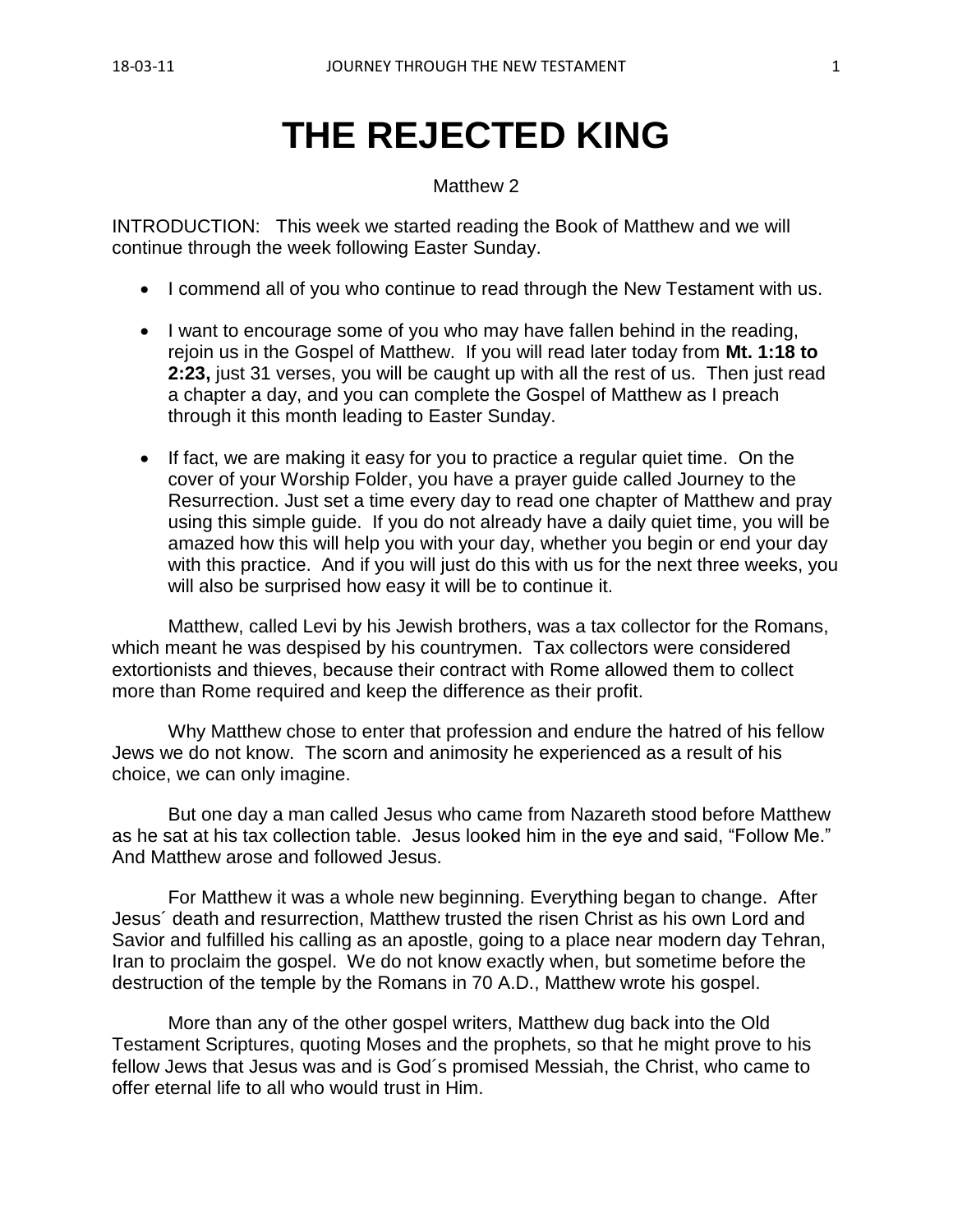But Matthew remembered well the three years he followed Jesus before they nailed the Lord to the cross. For through Jesus came the fulfillment of God´s promise that a King would come from the line of David to reign forevermore. So Matthew presented King Jesus, telling his fellow Jews and telling us that …

- Jesus was the physician who came to heal the sick.
- He was the preacher who called sinners to repent and to come into relationship with Holy God.
- Jesus was the King who offered to forgive debts rightly owed to Him.
- He was the Savior who sought to save those who are lost.
- Jesus was and is the King who desires to share His kingdom with a great multitude who will trust and follow Him, even allowing them one day to rule and reign with Him over all the earth.

But Matthew witnessed and wrote about how this gracious, loving, merciful King, became in the lives of many THE KING REJECTED.

If we did not already know the true story told not only in Matthew´s gospel but in all four of the gospels, this would seem impossible, would it not? Would it not seem impossible

- That a King should come from Heaven and offer to show us the one and only way to heaven.
- That this King should tell us that He will forgive all our sins.
- That He will offer us the gift of eternal life.
- That He will do this by dying in our place upon a cross and rising from the dead.

Who could reject a King like that? Why would anyone reject a King like that?

But as we shall be reminded by Matthew in his gospel, there were many people who did reject Him and many reasons. So many we will only have time to consider some of them.

May I warn you about something?

The reasons are scary.

They are scary because they are reasons that did not die out in the first century A.D., but persist in the lives of men, women, and teenagers in the world today; and we will recognize many of them as especially prominent in the United States.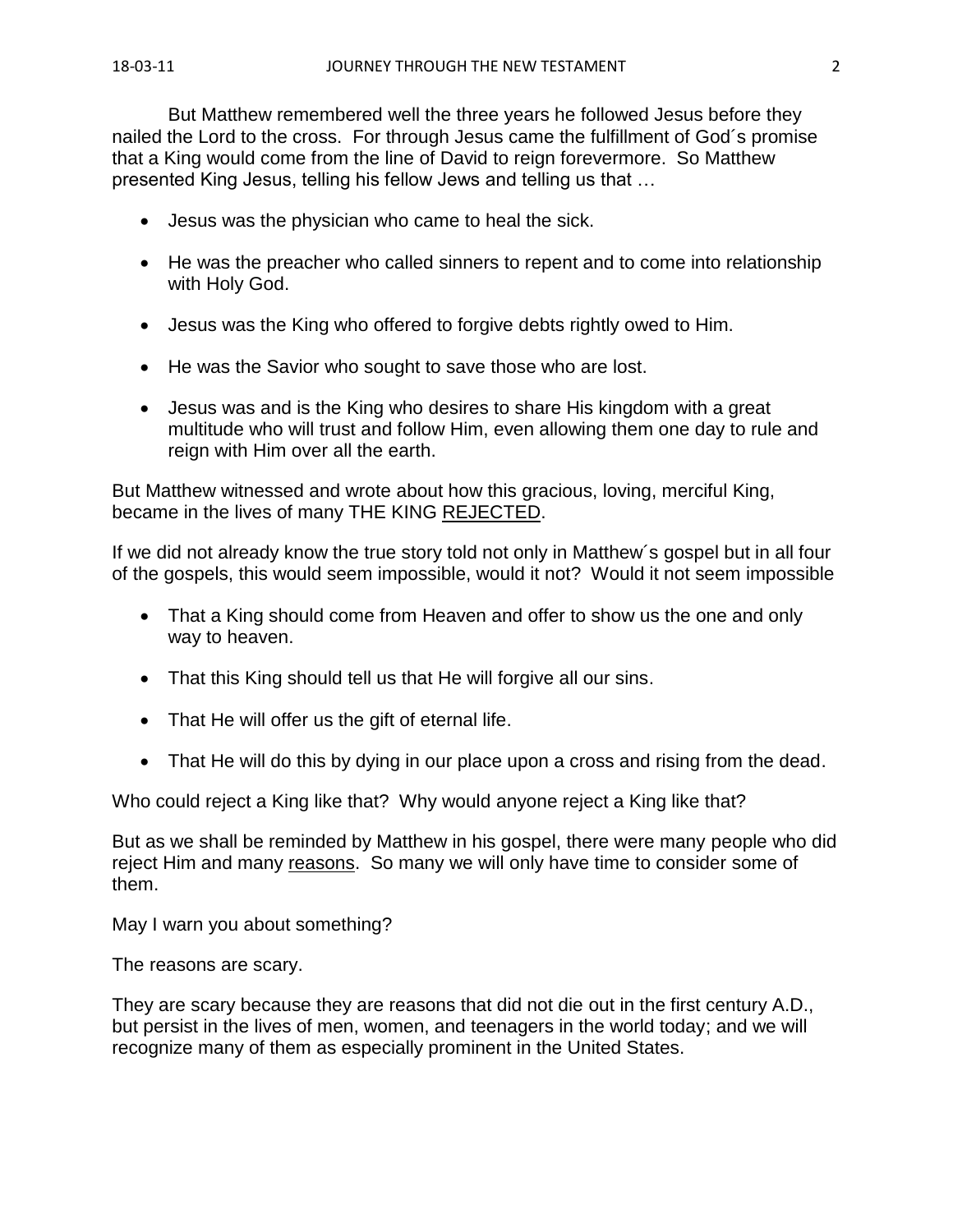Today we will look at only one of those who rejected King Jesus. He is the first mentioned by Matthew and we read of him in the second chapter of Matthew´s gospel.

Stand, please, as we demonstrate our rapt attention to the Word of God sent through Matthew, His servant, and apostle.

Matthew 2 1 Now after Jesus was born in Bethlehem of Judea in the days of Herod the king, behold, wise men from the East came to Jerusalem, 2 saying, "Where is He who has been born King of the Jews? For we have seen His star in the East and have come to worship Him."

3 When Herod the king heard *this,* he was troubled, and all Jerusalem with him. 4 And when he had gathered all the chief priests and scribes of the people together, he inquired of them where the Christ was to be born. 5 So they said to him, "In Bethlehem of Judea, for thus it is written by the prophet: 6 *'But you, Bethlehem, in the land of Judah, Are not the least among the rulers of Judah; For out of you shall come a Ruler Who will shepherd My people Israel.' "*

7 Then Herod, when he had secretly called the wise men, determined from them what time the star appeared. 8 And he sent them to Bethlehem and said, "Go and search carefully for the young Child, and when you have found *Him,* bring back word to me, that I may come and worship Him also."

9 When they heard the king, they departed; and behold, the star which they had seen in the East went before them, till it came and stood over where the young Child was. 10 When they saw the star, they rejoiced with exceedingly great joy. 11 And when they had come into the house, they saw the young Child with Mary His mother, and fell down and worshiped Him. And when they had opened their treasures, they presented gifts to Him: gold, frankincense, and myrrh.

12 Then, being divinely warned in a dream that they should not return to Herod, they departed for their own country another way. 13 Now when they had departed, behold, an angel of the Lord appeared to Joseph in a dream, saying, "Arise, take the young Child and His mother, flee to Egypt, and stay there until I bring you word; for Herod will seek the young Child to destroy Him." 14 When he arose, he took the young Child and His mother by night and departed for Egypt, 15 and was there until the death of Herod, that it might be fulfilled which was spoken by the Lord through the prophet, saying, *"Out of Egypt I called My Son."*

16 Then Herod, when he saw that he was deceived by the wise men, was exceedingly angry; and he sent forth and put to death all the male children who were in Bethlehem and in all its districts, from two years old and under, according to the time which he had determined from the wise men. 17 Then was fulfilled what was spoken by Jeremiah the prophet, saying: 18 *"A voice was heard in Ramah, Lamentation, weeping, and great mourning, Rachel weeping for her children, Refusing to be comforted, Because they are no more."*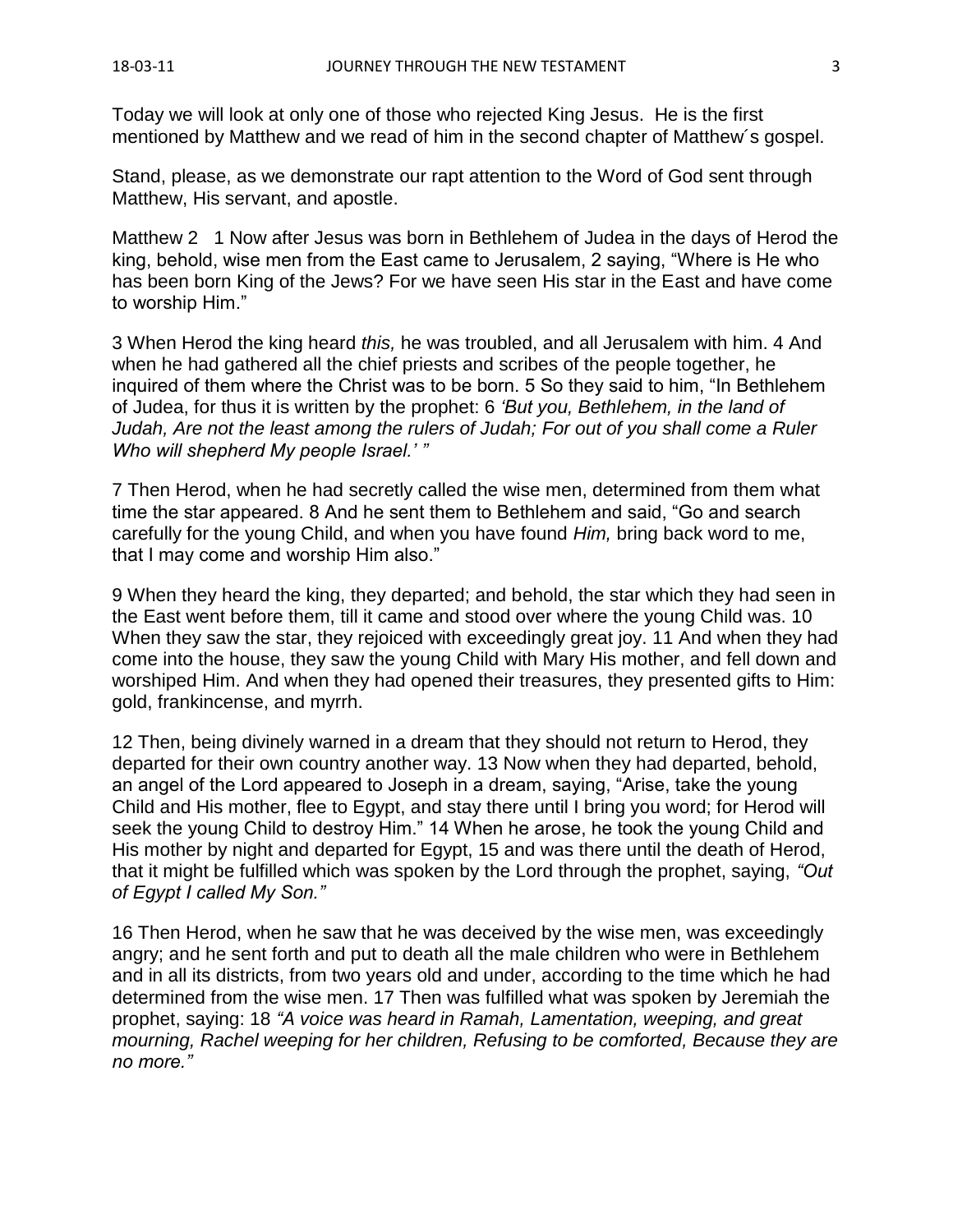19 Now when Herod was dead, behold, an angel of the Lord appeared in a dream to Joseph in Egypt, 20 saying, "Arise, take the young Child and His mother, and go to the land of Israel, for those who sought the young Child's life are dead." 21 Then he arose, took the young Child and His mother, and came into the land of Israel. 22 But when he heard that Archelaus was reigning over Judea instead of his father Herod, he was afraid to go there. And being warned by God in a dream, he turned aside into the region of Galilee. 23 And he came and dwelt in a city called Nazareth, that it might be fulfilled which was spoken by the prophets, "He shall be called a Nazarene."

## **I. KING HEROD THE GREAT REJECTED KING JESUS BECAUSE OF HEROD´S LOVE OF POWER AND PROMINENCE.**

King Herod, known as Herod the Great, was the first to reject King Jesus, while our Lord was only a toddler.

It will help us to understand why Herod so rejected Jesus that he tried to kill Him if we know something about him.

Herod was 22 years old when Cleopatra took the throne in Egypt while Rome began to assert its power in Palestine. Herod´s father picked the right side in the battle for Palestine and made an alliance with Rome against the old line of kings left over from Alexander the Great. Once his own power was secure, one of first things dad did was to make his son Herod the governor of Galilee. When Herod´s father died, the Roman Senate proclaimed Herod, who was not a Jew but an Edomite, descended from Esau, to be "King of the Jews."

And Herod loved it!

- He loved his throne in Jerusalem.
- He loved for men to bow before him and hide their eyes in deference.
- He loved the splendor and the delicacies and comfort riches could bring.
- And he loved the title. Oh how he loved to hear people say it, "Herod, King of the Jews."
- He loved being King of the Jews so much that he determined nothing, nothing would ever take that from him.
	- o While he was still governor of Galilee, he had appointed Aristobulus as High Priest in Jerusalem.
	- o But when he took the throne as King of the Jews, he became jealous of the popularity of this spiritual leader. So Herod invited the High Priest to come to the palace for a swim in the pool. Then he ordered his servants to kill the High Priest and pretend it was an accident.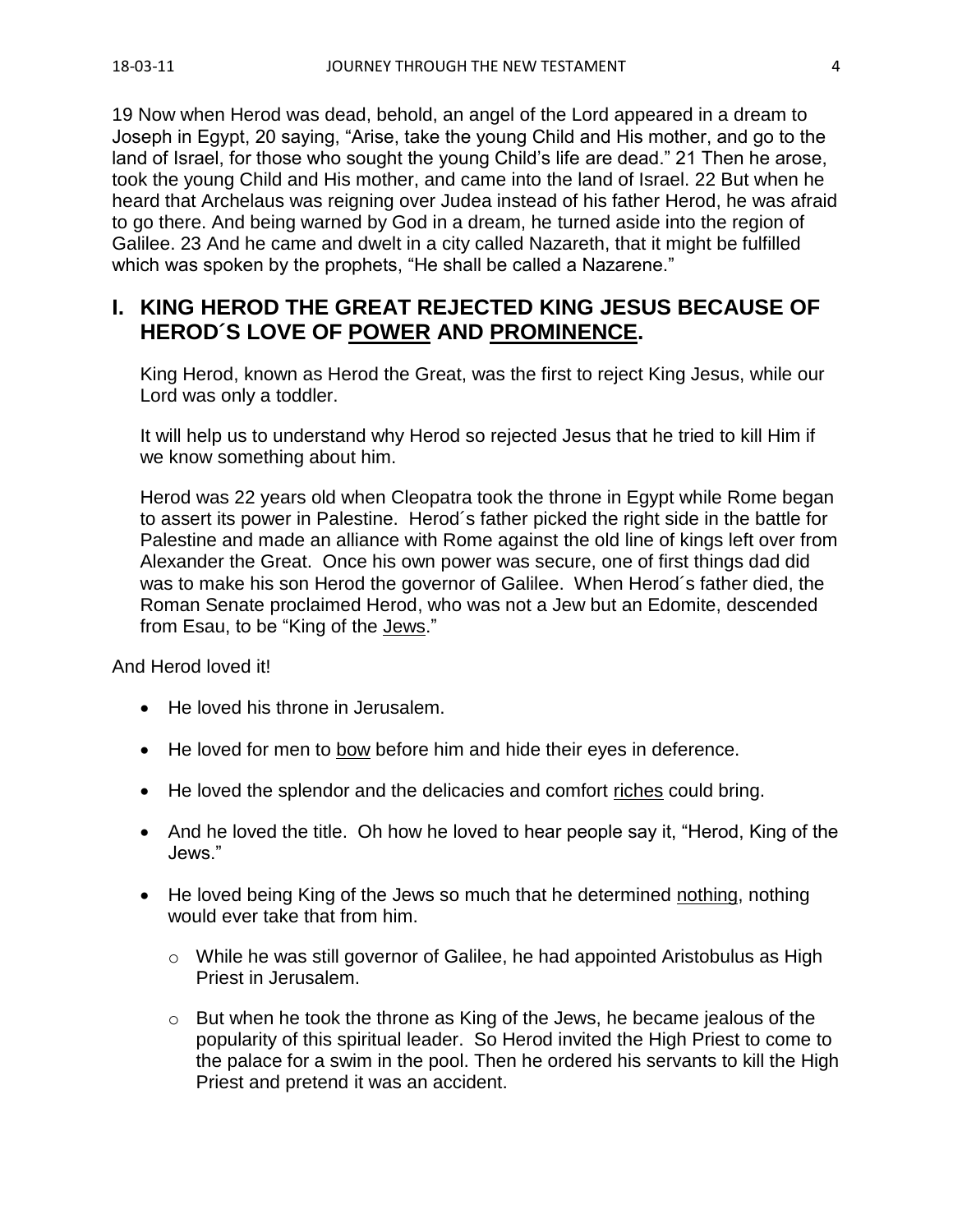- $\circ$  Even after Herod's kingdom was expanded by Octavian, the Roman emperor to become known as Augustus, Herod lived with a fear of being displaced and losing his power. Even family members were suspect of disloyalty. When accusations were made against his wife Mariamne of unfaithfulness, Herod had her charged with treason and executed, although he had great affection for her.
- $\circ$  When his mother-in-law became meddlesome in the affairs of the kingdom, Herod had her put to death as well.
- o Herod married ten times and had children by all of them, but even his own flesh and blood was not safe when Herod felt a threat to his all-precious pursuit of power.
- $\circ$  He had his two favorite sons, children by the wife he executed, sent to Rome for their education. They returned to Judea and became immensely popular with the people. The fire of Herod's jealousy was once again fanned into an inferno. Herod brought charges of treason against them both, and they were executed by strangulation.
- $\circ$  Herod's next choice for an heir was his oldest son Antipater, named for his grandfather. But he also came under accusation and was executed only days before Herod the Great himself died.
- o **Caesar Augustus** himself was said to have **commented, "I would rather be Herod's pig than his son."**

But while Herod held on to the power and prominence of his throne with all of his might, God sent word through the angel Gabriel to a virgin in faraway Nazareth, telling her

Luke 1:31–33 31 And behold, you will conceive in your womb and bring forth a Son, and shall call His name JESUS. 32 He will be great, and will be called the Son of the Highest; and the Lord God will give Him the throne of His father David. 33 And He will reign over the house of Jacob forever, and of His kingdom there will be no end."

Nine months later, God brought Mary and Joseph from Nazareth to Bethlehem by means of the census decree of the Emperor of Rome. The little town overflowed with guests, and they were forced to seek shelter for the night in a stable.

Luke 2:7 And she brought forth her firstborn Son, and wrapped Him in swaddling cloths, and laid Him in a manger, because there was no room for them in the inn.

The real King of the Jews had come, but Herod did not know it.

Until magi from the east arrived and asked, "Where is He who is born King of the Jews? We have seen His star and have come to worship Him."

Matthew speaks in understatement and says, "Herod was troubled." I bet he was!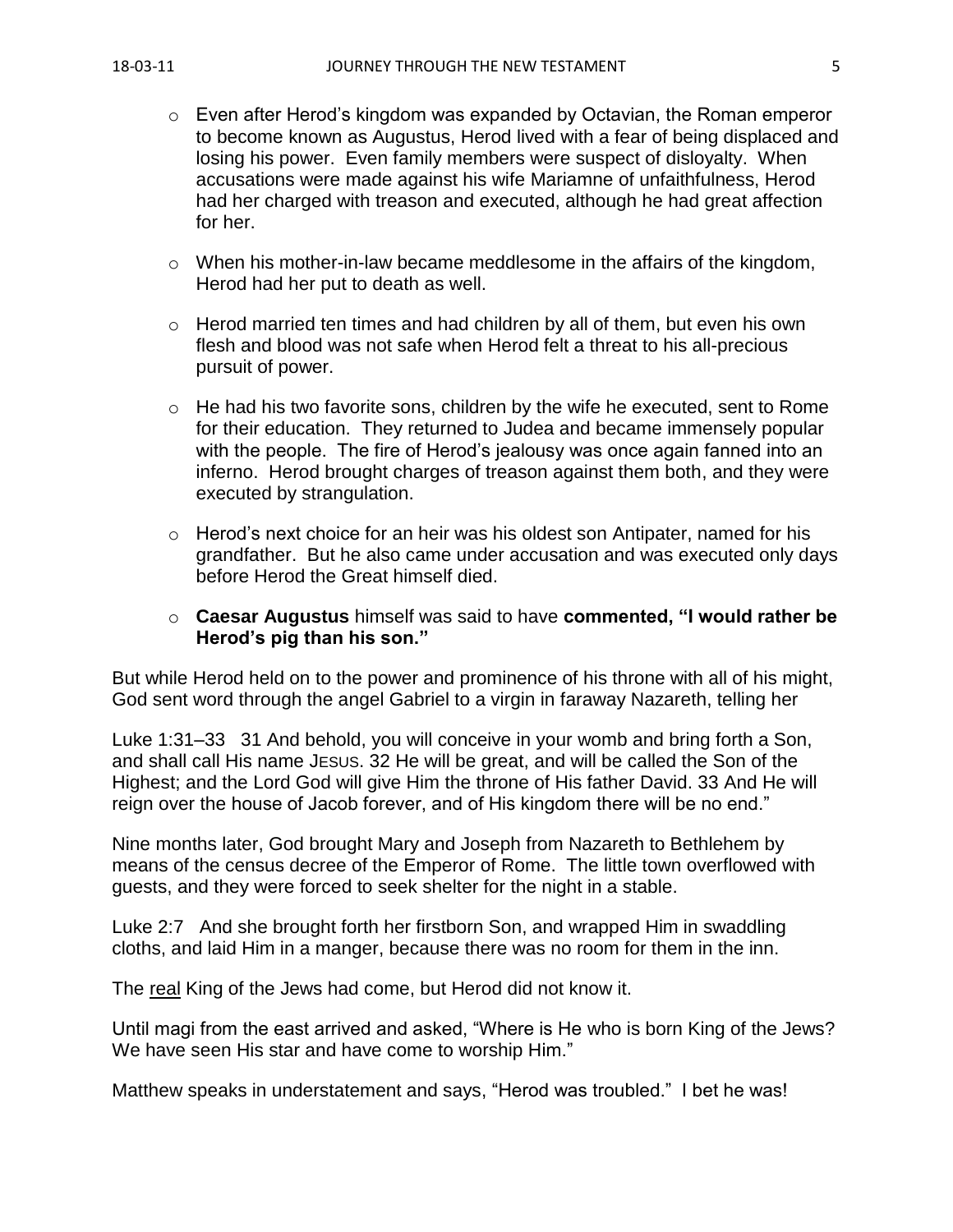I suspect Herod turned a shade of crimson that bordered on purple. A new King of the Jews? If there were indeed such a usurper to the throne, Herod must find out where He is and kill Him.

So he tries to help himself by helping the magi and sends for the scribes and asked where the Scriptures say the Christ would be born. And the scribes answer, "In Bethlehem!"

So Herod tries to play the magi and says, "After you have worshiped this new king, come back and tell me where He is so that I may go and worship Him also."

The magi found King Jesus in a house in Bethlehem, right where the star God sent to signal His royal birth led them. But then God warned them in a dream not to go back to wicked, murderous, power hungry Herod, so they returned to their homeland without going back to Jerusalem.

Finally Herod figured out he had been tricked and was furious. The magi had said they first saw the star less than two years before. So Herod declared that every male child in Bethlehem should be slaughtered, just to be sure that the One who was King of the Jews should die.

Of course you know, while God the Father sent His One and Only Son to the earth to die, He did not send Him to die by the murderous hand of a power-seeking king. NO, Father and Son were waiting for the time when Jesus would be suspended between heaven and earth on a cross when the Father would lay upon Him the sin of the world, and then to pay the penalty of the sin, Jesus, the Christ, would die.

So God warned Joseph to flee to Egypt, taking Jesus and Mary to safety, away from the jealous wrath of Herod the Great.

Herod died within two years, an excruciating disease that was never diagnosed. Then he went to hell, and everything was even worse.

- No one bowed to him in hell.
- No one served him in hell.
- No one would bring him water to cool his tongue and the flames leapt up around him.
- He had no riches to purchase comfort.
- King Herod was tormented in the flames, just like everybody else who rejected King Jesus.
- He could have had forgiveness. He could have received the gift of eternal life.
- He could have ruled and reigned with Christ in the Millennial Kingdom.
- If he would have bowed the knee and the heart to King Jesus.
- Trusting Him as Lord and Savior.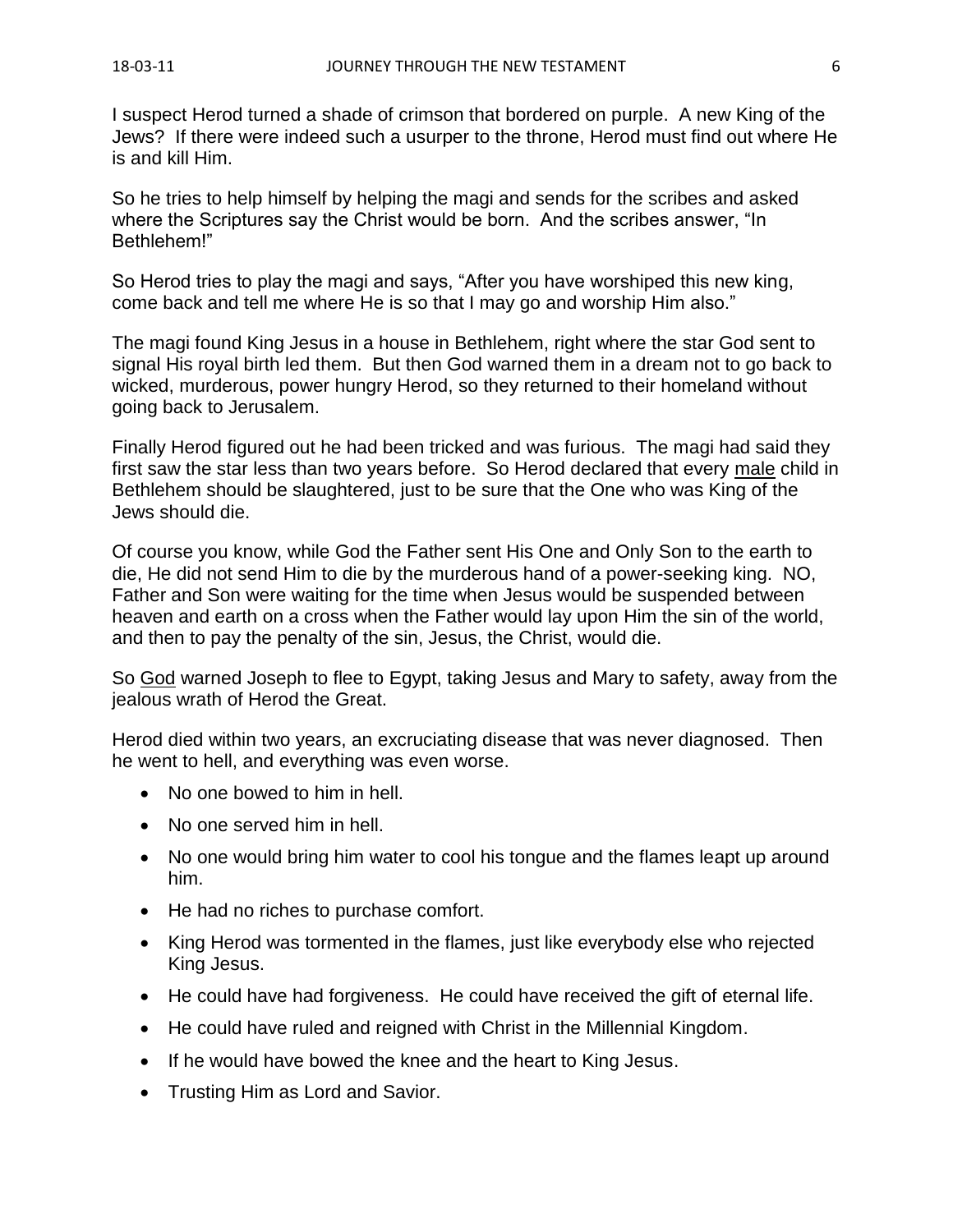- But he didn´t. He rejected King Jesus.
- He remains in hell and one day will be resurrected to be cast into the Lake of Fire forever.

And so my friend, we should be warned. Because

## **II. DESIRE FOR POWER OR PROMINENCE CAN CAUSE US TO REJECT KING JESUS.**

Now, please, let me make clear. **There is a difference between a tyrant and a leader.**

Herod was a tyrant.

- A tyrant longs for power that he might use it for himself.
- He hangs on to power to protect his comfort, his security, his well-being, his happiness.

A leader may be in a position of power or authority.

Moses was a leader.

Joshua was a leader.

David was a leader.

Jesus was a leader.

A leader uses any power given to them for the benefit of those he or she is leading.

A leader does not use power to take himself where he wants to go but to take everyone where they need to go.

So, Moses led his people first to Sinai and then to the Promised Land.

Joshua led his people to inhabit the Promised Land.

David led his people to be God´s chosen nation dwelling in the Promised Land.

Jesus leads those who will trust and follow Him to abundant life now and eternal life with Him in the ages to come.

And there is a clear distinction in who seeks or accepts a position of power or authority.

The tyrant seeks it for personal prominence and self-exaltation. Everything is about him or about her, for a tyrant can be male or female.

A leader does not seek self-glorification. The leader seeks the well-being of those being led and his or her methodology is service.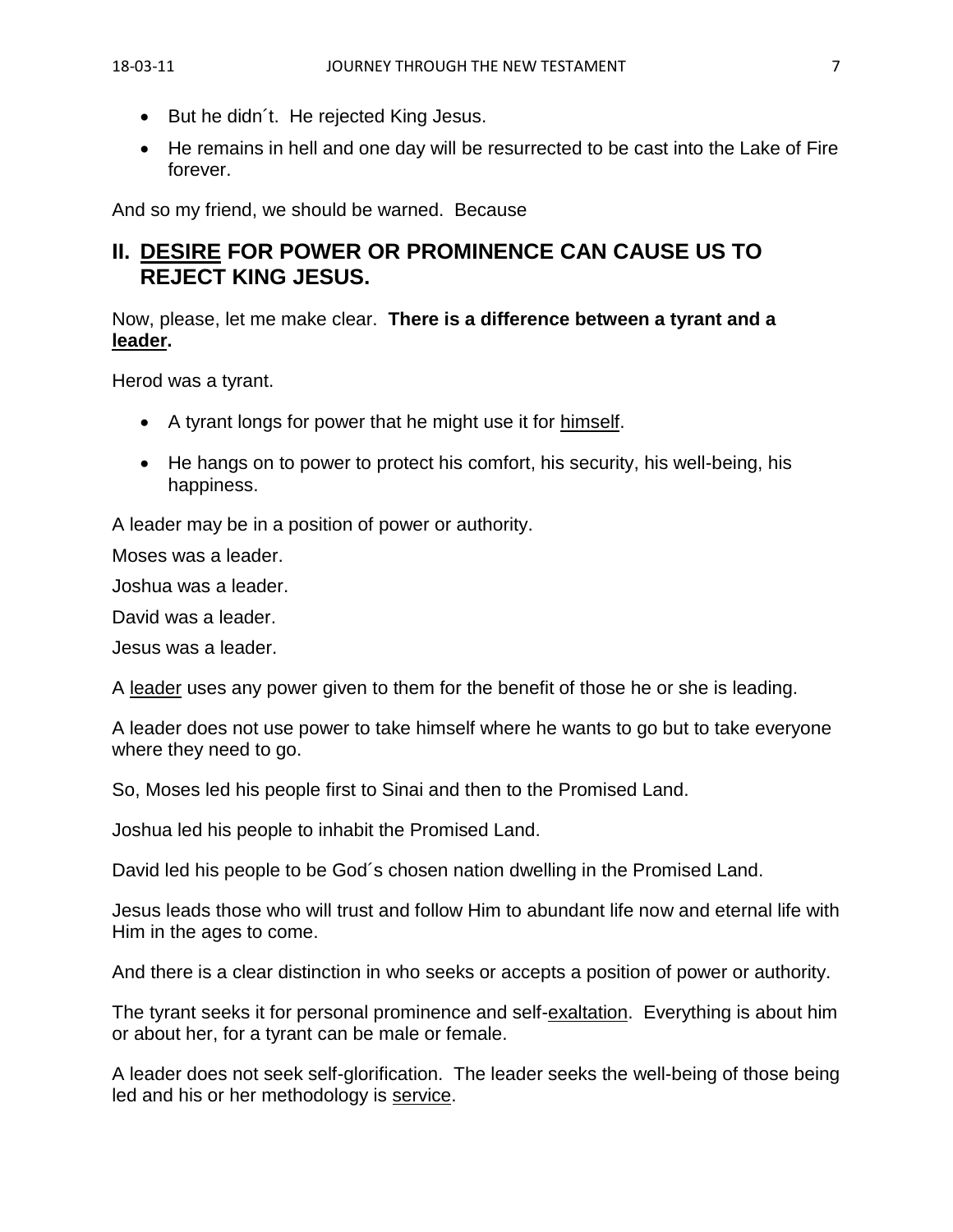#### Jesus said

Matthew 20:28 … the Son of Man did not come to be served, but to serve, and to give His life a ransom for many."

### APPLICATION

My friend, we must all be careful, because we live in a culture that encourages

- Self-indulgence,
- Self-centeredness,
- Self-promotion
- Self-exaltation

Years ago I heard the statement, "He that tooteth not his own horn, the same shall not be tooted!" That is the counsel of the world.

Our culture encourages a focus on self and a desire for personal power and prominence that is the opposite of what the Lord Jesus is about.

The Lord of Glory got on His knees and washed His disciples' feet, and He told them this was an example of the way they were to do things.

This is a warning that we in ministry, we who claim to serve the Lord Jesus, must heed. This is a warning to us, at least as much and maybe more than to anyone else. For it is just as possible to seek power and prominence in religious circles as it is anywhere else.

I will tell you that is one of the many things I admired in the life of Billy Graham. Recognized around the world as the greatest evangelist God has ever raised up in the world, yet humble. Unassuming. A counselor to presidents, but never a bragging word about it fell from his lips.

I admit that in the younger years of my ministry, I would sometimes imagine that I would get to preach regularly at the Southern Baptist Convention meetings or that I would be a famous pastor of a megachurch. I thank the Lord, God poured cold water on those vain imaginations of my heart very quickly.

And any position of power or authority I have occupied has not come because I was being honored or considered the best at anything. It has always come for a single reason: I was willing to do the nitty gritty nobody else was willing to do to get a job done for the Kingdom of God.

You want a job that is only for you? Be willing to serve in a way no one else is willing to serve. Then there is no competition. You can have the job and whatever title comes with it.